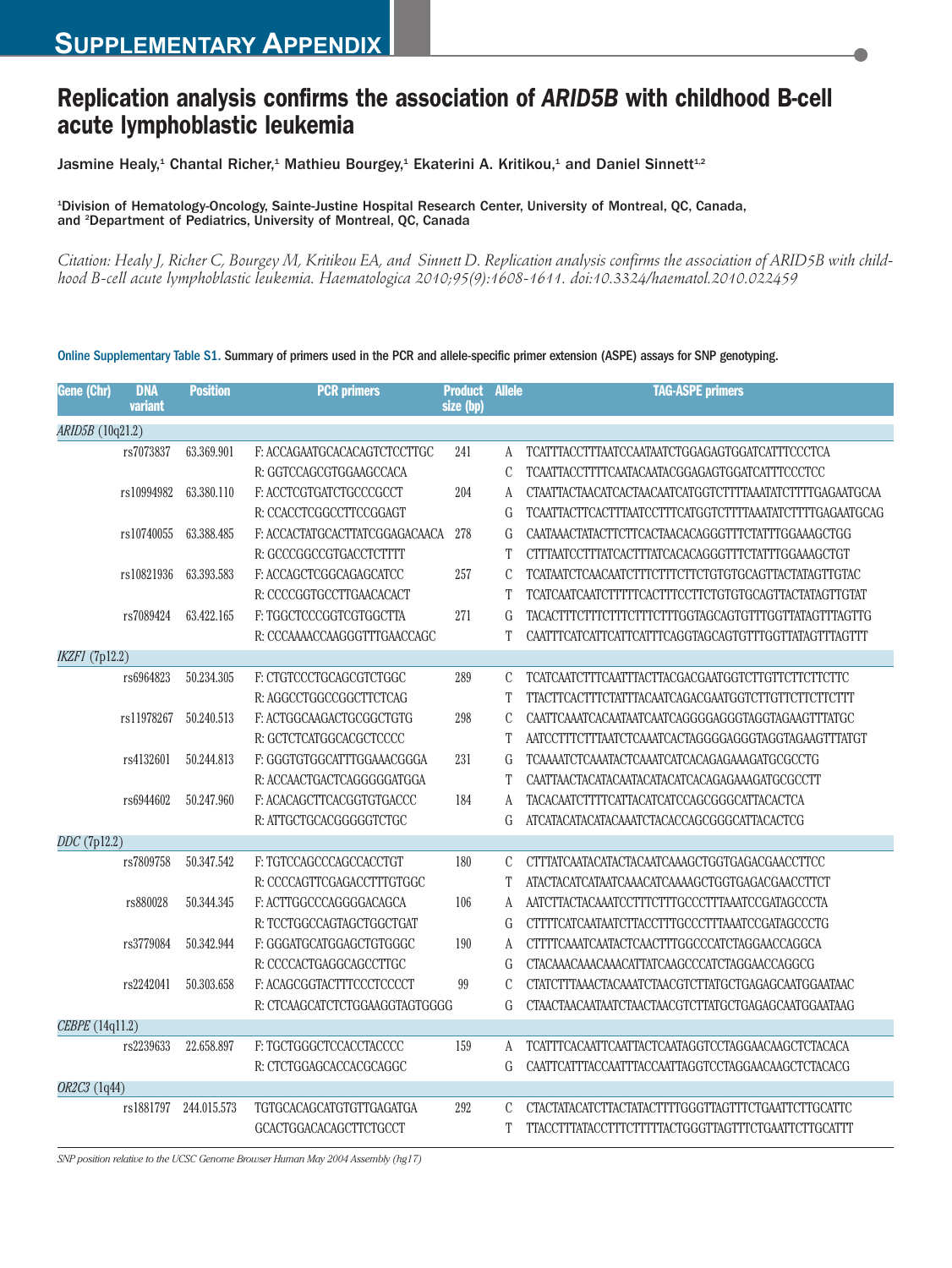Online Supplementary Table S2. Replication analysis in the Quebec Childhood ALL cohort of germline SNPs whose allele frequencies differed between children with ALL and control groups in two genome-wide association studies.

| Gene (Chr.)                  | <b>Risk</b>    |            | <b>QcALL replication study</b> |                                                    |               |        |                            |                                            | <b>GWA1 - Papaemmanuil et al.</b> <sup>1</sup> |            |                      | GWA2 - Trevino et al. <sup>2</sup>       |                       |  |  |
|------------------------------|----------------|------------|--------------------------------|----------------------------------------------------|---------------|--------|----------------------------|--------------------------------------------|------------------------------------------------|------------|----------------------|------------------------------------------|-----------------------|--|--|
| <b>DNA variant allele</b>    |                | <b>RAF</b> | <b>Subgroup</b>                | <b>OR</b><br>(95% C)                               | P<br>value    |        | <b>RAF</b> Subgroup        | <b>OR</b><br>(95% C)                       | P<br>value                                     | <b>RAF</b> | <b>Subgroup</b>      | <b>OR</b><br>(95% CI)                    | $\mathbf{P}$<br>value |  |  |
| ARID5B (10q21.2)             |                |            |                                |                                                    |               |        |                            |                                            |                                                |            |                      |                                          |                       |  |  |
| rs7073837                    | A              | 0.34       | <b>B-cell</b>                  | 1.54                                               | $4.2E-04$     | 0.40   | <b>NA</b>                  | 1.58                                       | $4.7E-16$                                      |            |                      | $\rm NA$                                 |                       |  |  |
|                              |                |            | <b>B-hyperdip</b>              | $(1.21 - 1.97)$<br>2.10<br>$(1.51 - 2.93)$         | 9.6E-06       |        | <b>B-cell</b>              | $(1.35 - 1.89)$<br>1.59<br>$(1.48 - 1.71)$ | $1.0E-15$                                      |            |                      |                                          |                       |  |  |
| rs10994982                   | A              | 0.48       | B-cell                         | 1.55                                               | 3.8E-04       |        |                            |                                            |                                                | $0.47\,$   | NA                   | 1.71                                     | 1.2E-09               |  |  |
|                              |                |            | B-hyperdip                     | $(1.22 - 1.97)$<br>1.87<br>$(1.34 - 2.60)$         | NA<br>2.0E-04 |        |                            |                                            |                                                |            | B-hyperdip           | $(1.43 - 2.05)$<br>1.71<br>$(1.19-2.46)$ | 0.0025                |  |  |
| rs10740055                   | C              | 0.49       | <b>B-cell</b>                  | 1.71                                               | $1.6E-05$     | 0.50   | <b>NA</b>                  | 1.53                                       | 5.4E-14                                        |            |                      |                                          |                       |  |  |
|                              |                |            | <b>B-hyperdip</b>              | $(1.34 - 2.19)$<br>2.06<br>$(1.46 - 2.90)$         | $3.0E - 05$   |        | B-cell                     | $(1.41 - 1.64)$<br>1.57<br>$(1.45 - 1.81)$ | $1.6E-14$                                      |            |                      | <b>NA</b>                                |                       |  |  |
| rs10821936                   | $\mathbf C$    | 0.33       | B-cell                         | 1.93                                               | 1.7E-07       |        |                            |                                            |                                                | 0.33       | $\rm NA$             | 2.00                                     | $2.8E-16^{\circ}$     |  |  |
|                              |                |            | B-hyperdip                     | $(1.51 - 2.48)$<br>2.91                            | $2.0E-10$     |        |                            | $\rm NA$                                   |                                                |            | $(1.68 - 2.38)$      |                                          |                       |  |  |
|                              |                |            |                                | $(2.08 - 4.07)$                                    |               |        |                            |                                            |                                                |            | B-hyperdip           | 2.12<br>$(1.49 - 3.01)$                  | 9.7E-06               |  |  |
| rs7089424                    | G              | 0.43       | B-cell                         | 1.91<br>$(1.49 - 2.45)$                            | 3.6E-07       | 0.34   | <b>NA</b>                  | 1.65<br>$(1.54 - 1.76)$                    | 6.7E-19                                        |            |                      | <b>NA</b>                                |                       |  |  |
|                              |                |            | <b>B-hyperdip</b>              | 2.87                                               | 8.2E-10       |        | <b>B-cell</b>              | 1.70                                       | 1.4E-19                                        |            |                      |                                          |                       |  |  |
|                              |                |            |                                | $(2.04-4.04)$                                      |               |        | B-hyperdip                 | $(1.58 - 1.81)$<br>NA                      | $3.8E\text{-}06^{\mathrm{b}}$                  |            |                      |                                          |                       |  |  |
| <b>IKZF1</b> (7p12.2)        |                |            |                                |                                                    |               |        |                            |                                            |                                                |            |                      |                                          |                       |  |  |
| rs6964823                    | $\mathbf G$    | 0.54       | <b>B-cell</b>                  | 1.15                                               | 0.27          | 0.50   | <b>NA</b>                  | 1.52                                       | 6.0E-14                                        |            |                      | <b>NA</b>                                |                       |  |  |
|                              |                |            |                                | $(0.90-1.46)$                                      |               |        | <b>B-cell</b>              | $(1.41 - 1.64)$<br>1.53<br>$(1.42 - 1.65)$ | 1.9E-13                                        |            |                      |                                          |                       |  |  |
| rs11978267                   | G              | 0.31       | B-cell                         | 1.27<br>$(0.99-1.65)$                              | 0.065         |        |                            | <b>NA</b>                                  |                                                | 0.27       | $\rm NA$             | 1.69<br>$(1.4-1.9)$                      | 8.8E-11               |  |  |
| rs4132601                    | G              | 0.31       | B-cell                         | 1.26                                               | 0.075         | 0.28   | <b>NA</b>                  | 1.69                                       | $1.2E - 19$ <sup>c</sup>                       |            |                      |                                          |                       |  |  |
|                              |                |            |                                | $(0.98 - 1.62)$                                    |               |        | <b>B-cell</b>              | $(1.58 - 1.81)$<br>1.73<br>$(1.61 - 1.85)$ | 9.3E-20                                        |            |                      | $\rm NA$                                 |                       |  |  |
| rs6944602                    | A              | 0.24       | B-cell                         | 1.17                                               | 0.27          | 0.21   | NA                         | 1.64                                       | 3.4E-15                                        |            |                      |                                          |                       |  |  |
|                              |                |            |                                | $(0.89-1.55)$                                      |               | B-cell |                            | $(1.37 - 2.07)$<br>1.69                    | $1.5E-15$                                      |            |                      | $\rm NA$                                 |                       |  |  |
| DDC (7p12.2)                 |                |            |                                |                                                    |               |        |                            | $(1.56 - 1.81)$                            |                                                |            |                      |                                          |                       |  |  |
| rs7809758                    | $\mathbf{G}$   | 0.41       | B-cell                         | $1.02(0.80-1.30)$                                  | 0.9           | 0.37   | NA<br><b>B-cell</b>        | $1.44(1.32-1.54)$<br>$1.48(1.37-1.60)$     | $2.4E-10$<br>2.9E-11                           |            |                      | NA                                       |                       |  |  |
| rs880028                     | C              | 0.25       |                                | B-cell 1.04 (0.79-1.36)                            | 0.79          | 0.22   | NA<br><b>B-cell</b>        | $1.43(1.30-1.56)$<br>$1.49(1.36-1.61)$     | 1.3E-07<br>1.4E-09                             |            |                      | NA                                       |                       |  |  |
| rs3779084                    | $\mathfrak{C}$ | 0.25       |                                | B-cell 1.01 (0.77-1.33)                            | 0.92          | 0.22   | <b>NA</b><br>B-cell        | $1.44(1.32-1.56)$<br>$1.50(1.37-1.63)$     | 8.8E-09<br>$6.5E-10$                           |            |                      | <b>NA</b>                                |                       |  |  |
| rs2242041<br>CEBPE (14q11.2) | G              | 0.11       |                                | B-cell $1.40(0.99-2.00)$                           | 0.059         |        | NA                         |                                            |                                                | 0.09       | NA                   | $1.72(1.3-2.1)$                          | 9.9E-07               |  |  |
| rs2239633                    | G              | 0.53       |                                | B-cell $1.19(0.94-1.52)$                           | 0.15          | 0.52   | <b>NA</b><br><b>B-cell</b> | $1.34(1.22-1.45)$<br>$1.37(1.26-1.49)$     | 2.9E-07<br>5.6E-08                             |            |                      | <b>NA</b>                                |                       |  |  |
| OR2C3 (1q44)                 |                |            |                                |                                                    |               |        |                            |                                            |                                                |            |                      |                                          |                       |  |  |
| rs1881797                    | $\mathbf C$    | 0.17       | B-cell                         | $0.95(0.66-1.35)$<br>$t(12;21)$ 1.31 $(0.53-3.24)$ | 0.77<br>0.57  |        | NA                         |                                            |                                                | 0.16       | $\rm NA$<br>t(12;21) | $1.52(1.2-1.8)$<br>$2.08(1.1-3.8)$       | 7.3E-06<br>0.021      |  |  |

Results are shown for allelic case-control association tests; P values in bold remain significant after FDR adjustment for multiple testing at the 5% level. The Quebec Childhood ALL (QcALL) replication cohort consisted of 284 B-cell ALL cases and 270 controls; logistic regression was applied to either the full dataset or to a restricted subgroup of patients as specified. GWA1; the Papaemmanuil et al. study comprised 907 cases (824 B-cell, 83 T-cell) and 2,398 controls; logistic regression was applied to either the full dataset or to a restricted subgroup of patients as specified; P values denote Cochran Armitage trend test statistics. GWA2; the Trevino et al. study consisted of a discovery cohort of 317 cases (274 B cell, 43 Tcell) and 17,958 controls; logistic regression was used and subgroup analysis was performed by comparing allele frequencies between single ALL subgroups and all other subgroups combined. Fisher's combined proba bility method was used to calculate a combined p value of the current QcALL replication study and the previous GWASs. RAF indicates risk allele frequency in controls; OR,odds ratio; CI, confidence interval; B-hyperdip; B-cell hyperdiploid ALL; NA: not applicable. Strongest association signal from the Trevino et al. study. P value denotes case-only logistic regression analysis. *c Strongest association signal from the Papaemmanuil et al. study.*